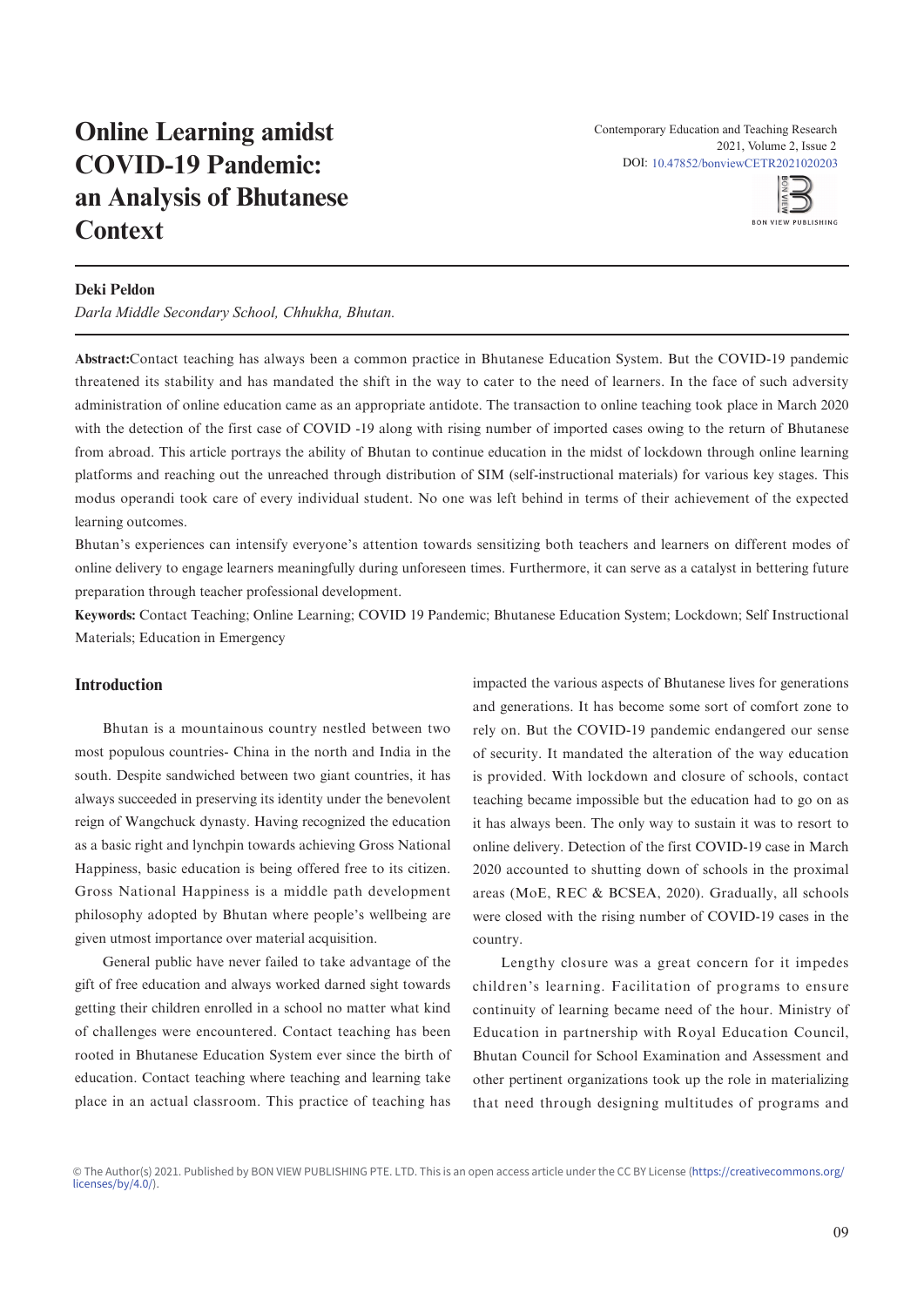rolling out Education in Emergency (EiE). The cybernetic age has fetched along a more than enough of new stimulating opportunities to learn and teach (Sadoux, 2017). Delivery of lesson through numerous ways reached out to children residing in every corner of the country thus could keep learners engaged in the midst of COVID-19 pandemic. At the outset students were sorted out into accessibility and non- accessibility to technology to find out what kind of means needed to design to reach out every student. For those with accessibility they had the choice of learning through television, radio, and WeChat and google classroom. Those who were deprived of such accessibility, were provided SIM (Self-Instructional Materials).

#### **Diverse Modes of Curriculum Delivery**

#### **Television**

Group of volunteer teachers under the guidance of Ministry of Education took up the responsibility of delivering lesson through national television broadcasting service. Lesson delivery were categorized into various key stages and scheduling were drawn and notified through various social media in advance to enable the recipient to prepare accordingly. Aired lessons were constantly bettered through comments from different stakeholders. Munene & Mutsotso, 2019 supported the fact that audio visual learning generates a thought-provoking and interactive setting with content and involve in manful teaching and learning practices. It aids teacher to present the lesson commendably and learners acquire and retain the conceptions well and for great extent. It supports to eradicate abstracts concepts through filmic staging.

Educators are stimulated to retrieve and use television as teaching and learning tool. Children absorb in a different way and television offer instructors the chance to motivate each child' s learning process with a blend of images, sound and attention seizing media. Television can effect teaching and learning process because it spreads the multitudes at once. The content to be broadcasted, if monitored as it should be by the concerned stakeholder prior to reaching the directed group can be valuable. Learning through television can instill the sense of punctuality and time management because it cannot be done on some other time like other means of learning. Though students found broadcasted lessons impactful, they were of the view that they missed most of the lessons due to disruption in power supply. Furthermore, it was experienced as not so user friendly because lesson had to be attended at the time of broadcast. They didn't have the liberty to replay at their convenient time.

#### **Google Classroom**

Google Classroom is a learning management tool for schools intended to streamline the design, dissemination and assessment of students' task in a paperless environment (Iftekhar, 2016). It is one of the finest mechanism for improving teachers' work ethics. Google Classroom assist learners in keeping their entire work in a systematic way. It is accessible to everyone with Google Apps for Education.

All teachers and students with the exception of class III and below were provided education mail to enable them to access google classroom. Familiarization on its usage were advocated in previous year. Class teachers played pivotal role in creating a google classroom and inviting subject teachers and students accordingly. Scheduling were drawn to avoid overburdening of students with tasks. Teachers could easily detect strugglers owing to the tracing tools linked with given work. The possibility of attachment of you tube or any link for instructional purpose made the learning realistic. Keeler, (2014) is of the view that Google classroom inspire cooperation between learners. Google Classroom facilitates teacher to conduct the class practically from anywhere and anytime. Initially students turn in rate was not very satisfactory but with time drastic improvement was noticed. This clearly indicates the need to keep in touch on regular basis.Plateforms need to be created for learners to fiddle with all kinds of learning devices to make best use during unanticipated times. Though Government provided internet data package at subsided rate to students, low internet speed was a barrier to implement Google Classroom efficiently.

#### **WeChat**

WeChat is a Chinese app that is used to communicate, in writing or virtually face-to-face or voice-to-voice. Bhutanese are well versed in the use of WeChat. Sadoux (2017), pointed out the fact that WeChat is an extremely widespread prompt messenger easing communication through a media rich environment that can be used simultaneously, nonsimultaneously or semi-simultaneously with voice or text messages. Every class teacher is required to create a WeChat forum for their class involving concerned parents and subject teachers to notify any issues concerning their children. Of late, such forum are used for delivering lessons for classes III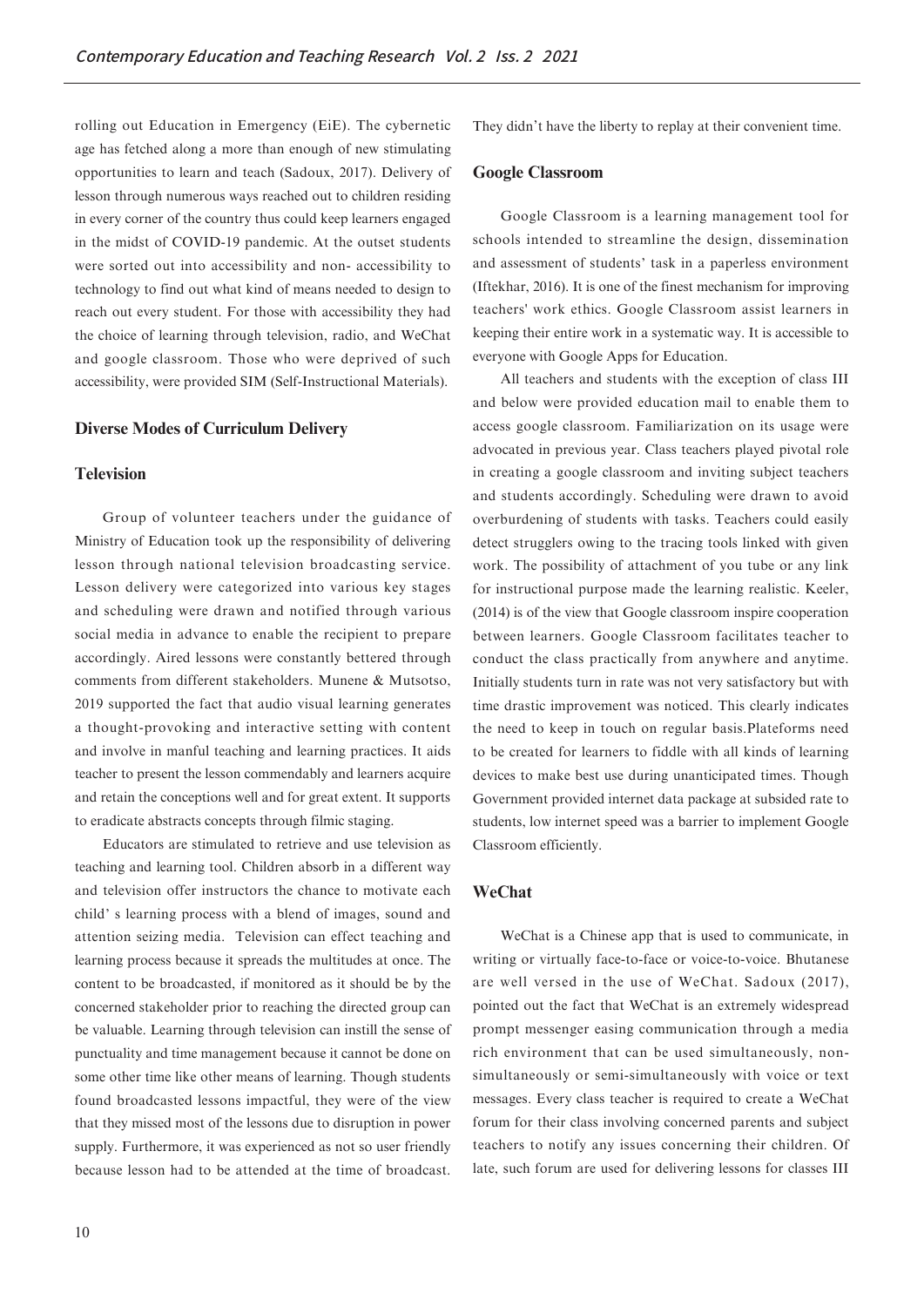and below. Parents were entrusted critical role in guiding and sending their child's work to the respective subject teachers. Lesson delivery through this means have heighten parental role in educating their child. Parents were reminded time and again when they fail to submit their child's work on time. Reminders kept them at toes to carry out their parental role without fail. These techniques have catered the needed attention to a child. thus generated ambience to realize child's learning potential. Child's work can be assessed and send back for them to follow up. Teacher could capture video lesson on some of the difficult topics and upload through WeChat for students to comprehend. Students can get their doubt elucidated either through voice message or text messages.

## **SIM (Self-Instructional Materials)**

Self-instructional materials were printed mainly for those students who do not have access to information technology including television. It was initiated by Ministry of Education in cahoots with Royal Education Council to reach out the unreached. Printing started somewhere towards the end of March. Five volumes of SIM for all key stages were printed phase wise and accordingly distributed amongst the students across the country before the actual lockdown. Resources were designed in a simplistic way for the concerned student to carry out without anyone's guidance. To ensure that every child is taken care, distribution were carried out at the respective school level by the concerned class teachers. Correction of SIMs were also facilitated by calling students to the school in few numbers adhering to the protocol of COVID-19.Most students including their parents showed preference of SIM over other forms of learning because of its user friendly. They could make use of the resources at their own time unlike television that needs to be attended at time of the broadcast.

#### **Radio Lessons**

Supplementary backing predominantly for key stage I (Classes PP-III) were delivered by airing lessons through radio. This was mainly for students residing in the remote part of the country. Aired lesson were for the most part effective for audio visual learners. According to Рйгеz-Femenна & Iglesias-Garcia (2019), children with learning difficulties can overcome the challenges of reading, oral expression and their self-esteem through use of radio. Listening comprehension can be greatly enhanced through use of radio. Furthermore, with enhanced listening skills they become aware about how particular words are being pronounced and thus progresses reading as well.

# **Contact Teaching**

Before the actual lockdown of the country, even though schools were closed, Students were grouped as per the location of their residences. Depending upon the convenience of their location, appropriate spot were chosen for them to get their doubt elucidated by their subject teachers. It was the prospect for teachers to keep track of students' progress and subsequently could provide required support. Outdoor teaching and learning from regular practice gave students an air of relaxation. Practice of contact teaching went on until the actual lockdown.

#### **Conclusion**

Online education is one of the sundry progresses that the digital world had made accessible to mankind. It dissuade learners' physical presence in a class. It offers opportunity for a learner to be discipline and accountable for their own learning. Online instruction offers a core development in teaching and learning since it expedites the interchange of information and proficiency while providing prospects for all categories of learners in distant or underprivileged settings. Its popularity has been highly perceived during the COVID-19 pandemic.

Despite the fact that online instruction is gaining status, it is not free from censure. Many do not accede online education for the reason that it actually does not resolves the real challenges of teaching and learning while others are apprehensive about the many hurdles that impede real online teaching and learning. These anxieties embrace the fluctuating nature of technology, the intricacy of networked structures, the lack of steadiness in online learning atmospheres, and the inadequate understanding of the extent to which participants need to know to effectively partake.

The experiences and understanding cited undoubtedly points out the fact for the need to acquaint the education fraternity with different forms of e-learning to ensure that the continuity of the education is not disrupted in unforeseen time like the COVID-19 pandemic. Professional Development on online learning need to be carried out on consistent basis to keep abreast with the latest development. Familiarization enhances the regularity of the participants.